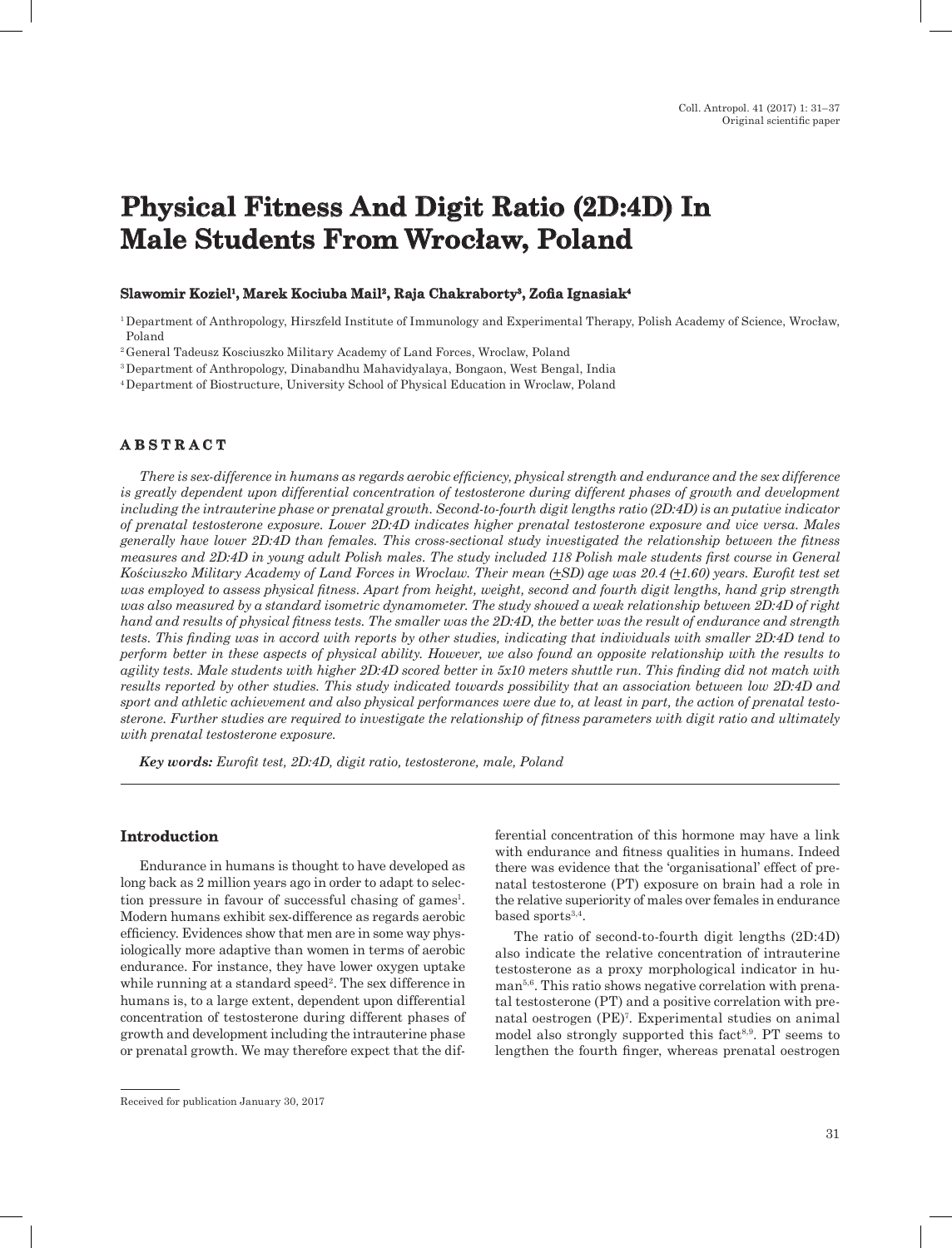| <b>TABLE</b> |  |
|--------------|--|
|              |  |

Descriptive statistics of results of physical fitness test, age and body size for the male students of military course

|                                        | N   | mean   | SD    |
|----------------------------------------|-----|--------|-------|
| Run 1000 m [s]                         | 118 | 199.14 | 10.03 |
| Bent Arm Hang [s]                      | 118 | 52.35  | 14.11 |
| $\mathrm{Sit}\text{-}\mathrm{Up}\ [n]$ | 118 | 32.00  | 4.07  |
| 10 x 5 meters Shuttle Run [s]          | 118 | 19.08  | 1.07  |
| Standing Broad Jump [m]                | 118 | 221.23 | 16.87 |
| Handgrip strength right hand [kG]      | 118 | 63.30  | 7.66  |
| Handgrip strength left hand [kG]       | 118 | 60.21  | 7.58  |
| Sit-and-Reach [cm]                     | 118 | 11.86  | 6.19  |
| Flamingo Balance Test [n]              | 117 | 9.29   | 4.81  |
| Height [cm]                            | 118 | 75.55  | 8.19  |
| Weight [kg]                            | 118 | 180.04 | 6.21  |
| $BMI$ [kg/m <sup>2</sup> ]             | 118 | 23.27  | 1.80  |
| Age [years]                            | 118 | 20.40  | 1.58  |

lengthens the index finger<sup>7</sup>. In comparison to females, male foetus experiences higher levels of PT, and as a result, tends to have longer 4D relative to 2D than do females, i.e., male  $2D:4D <$  female  $2D:4D^{5,10}$ . This ratio is determined by the relative proportions of PT and PE in

a narrow window period during foetal development<sup>8</sup> and these difference is revealed at the end of first trimes $ter<sup>11,12</sup>$ . Afterwards, 2D:4D may increase slightly with growth; but the change is small and is little affected by pubertal changes<sup>13,14</sup>.

Lower 2D:4D was very often found correlated with activities and performances requiring greater physical ability, e.g., a significant negative correlation with handgrip strength was found among males<sup>15</sup>. In a meta-analysis, it was observed that athletic ability was negatively correlated with 2D:4D for both sexes in both hands; better performance in training for endurance running was associated with low  $2D:4D$ , in both men and women<sup>16</sup>. In another recent study, it was shown that low 2D:4D was associated with endurance-linked running, and the association was more prominent among females<sup>17</sup>.

The studies conducted on the relationship between sporting, exercise endurance and digit ratio had mostly relied on the *a priori* selection of subjects engaged in sporting activities or had a previously achieved ranks in their respective fields<sup> $4,18,19$ </sup>. A recent study, conducted on the Flemish girl children aged 6-18 years, found no relationship between 2D:4D and fitness measures related to health or skill<sup>20</sup>. The study, however, considered only the left 2D:4D. Keeping in view of this limited sex and hand specific applicability and the growing evidences on the relative importance of right hand 2D:4D<sup>16</sup>, it becomes an urgent necessity to undertake more of such studies not only among children but also on adults.



*Fig. 1. Scatterplots presenting the relationship between 2D:4D of right hand and results of two physical fitness tests.*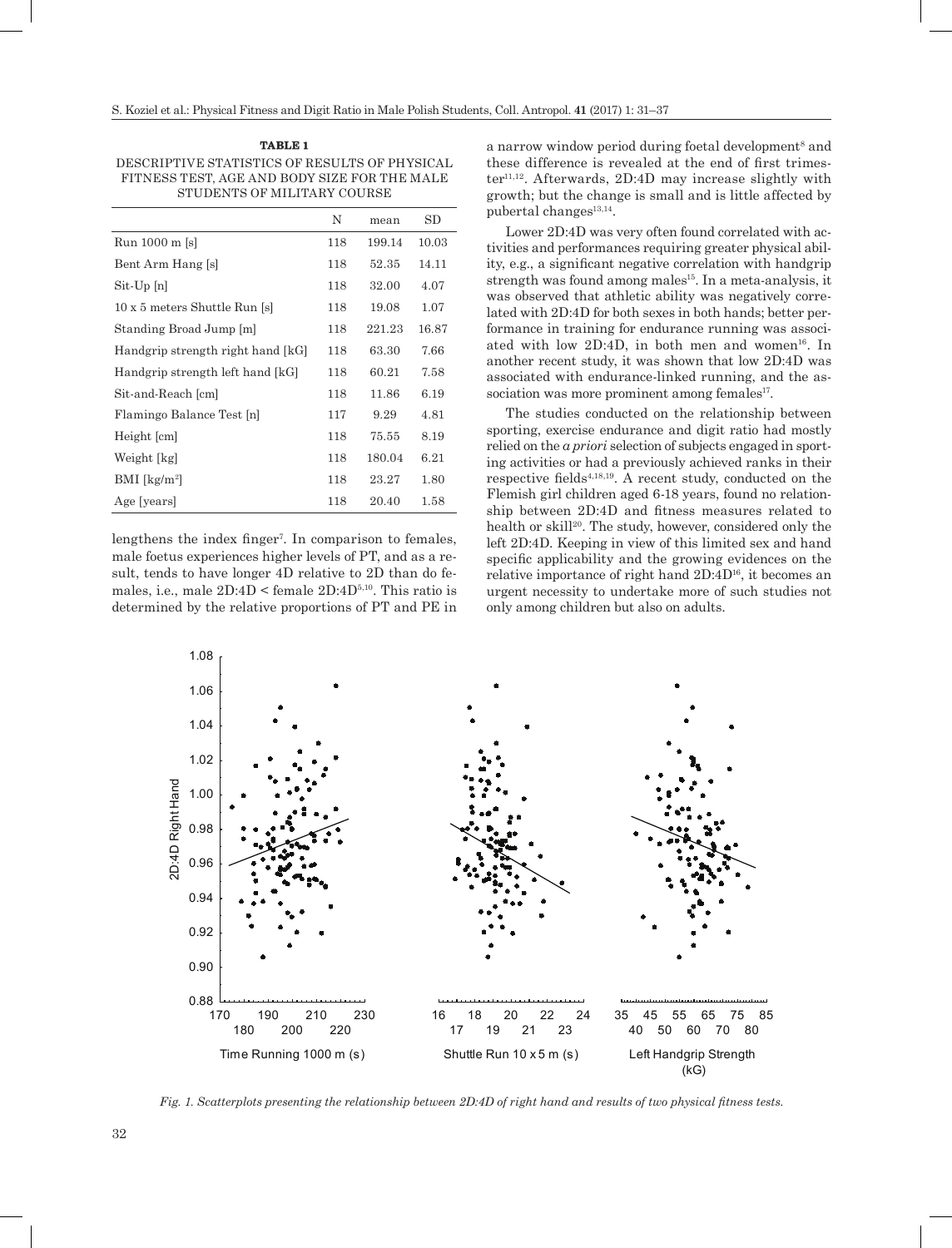The Eurofit tests set is a reliable and well tested method of assessment of physical fitness. It can evaluate both fitness skills and the health related physical abilities $21$ . These tests are now widely used in research for their relative operational simplicity<sup>22</sup>. There is paucity of studies relating fitness measures and 2D:4D, especially with direct measures of the former. The only very recent study which dealt with direct measures of fitness in relation to digit ratio also used Eurofit method and found that lower 2D:4D (higher prenatal testosterone) was associated with higher scores in almost all the tests<sup>23</sup>. The present study therefore attempted to assess the relationship between the fitness measures and 2D:4D in young adult Polish males. To the knowledge of the present authors this was the maiden study on adults of such kind till date.

## **Materials and Methods**

#### *Subjects and setting*

The study was cross-sectional and included 118 male students of first course in General Kuściuszko Military Academy of Land Forces in Wroclaw (GKMALF) during 2012-13. The study protocol followed the ethical guidelines of Helsinki Declaration<sup>24</sup>. Official permission from the Chancellor of GKMALF and informed consent from the participants were obtained before and during study, respectively. The participants were enrolled in military course (cadets) to become professional soldiers<sup>25</sup>. The cadets generally begin with 4-week military training and live in barracks inside the academy. Leaving this area is highly restricted and needsspecial permission of the authority. The day begins after waking up at 6 am with 3 kilometres run. After classes cadets again participate in trainings and sport exercises. During the semester-breaks cadets take part in army range training and in army unit services.

## *Anthropometry*

All measurements, tests and questionnaire were carried out during October 2012 year. Age was recorded from the official record of the academy. The lengths of the second (2D) and fourth digit (4D) of each hand were measured to the nearest 0.1 mm with a digital calliper (TESA SHOP-CAL) following standard procedure<sup>5</sup>. In every tenth student the length of digits were measured twice in order to calculate the intra observer error of measure, which varied between 0.17 mm for 4D of left hand and 0.21 mm for 4D of right hand, and was to from 366 to 440 times lower than average length of 4D of left hand and 4D of right hand, respectively. The ratio of 2D to 4D (2D:4D) was calculated as the length of the 2D divided by the length of the 4D for each hand. Height was recorded to the nearest 1 mm and weight to the nearest 500 g following a standard protocol26. Hand grip strength (HGS) was measured by a standard isometric dynamometer (Saehan Corporation, South Korea).

#### *Fitness tests*

Eurofit tests set $21$  were employed to assess physical fitness and endurance<sup>21</sup>. Additionally, 1000 meters run test was executed. All these tests were carried out in the sport centre of GKMALF by one of the authors (MK).The following physical tests were performed.

1000 meters Run: On the command "run", the participants run around sport stadium in a group not exceeding 15 persons. At the finish the time was recorded using sport counter.

Bent Arm Hang Test: The participant was assisted into a hanging position on a horizontal bar. The body was lifted to a height with assistance so that the chin was in level with the bar. The bar was to be held with overhand grip (palms are facing away from body), the shoulders width apart. The time count started as the subject was released to attempt to hold them in the position for as long as possible until the chin falls below the level of the bar or the head tilted backward to enable the chin to stay at the bar level.

Sit-Up Test. The participant lied on their back on floor with the knees bent at right angles, the feet held down by a partner and fingers inter locked behind the head. On a command, they raised the head and trunk close to knees and again returned to floor. It continued maximum for 30 seconds and number of sit-ups recorded.

10x5m Shuttle Test. Marked cones and/or lines were placed five meters apart. Participants placed a foot at one marker and on instruction ran to the opposite marker, turned and returned to the starting line, repeated five times without stopping (covering 50 meters total). At each marker both feet must fully cross the line. The total time taken to complete 50 m was recorded. The lesser time taken the better was fitness.

Standing Long Jump (Broad Jump): The participant stood behind a line marked on the ground with feet slightly apart. Both feet take-off and landing with swinging of the arms and bending of the knees to provide forward drive was allowed. The subject jumped as far as possible, landing on both feet without falling backwards. The length of the distance covered was recorded.

Sit-and-Reach: Subjects sat on the floor with legs out straight ahead; feet (shoes off) were placed with soles kept flat against a box and shoulder-width apart. Both knees were held flat against the floor by the tester. With hands on top of each other and palms facing down, the subject reached forward along the measuring line as far as possible. After one practice reach, the second reach was held for at least two seconds while the distance was recorded, making sure of no jerky movements; the fingertips remained at same level and the legs flat.

Flamingo Balance: The participant stood on a beam without shoes, keeping balance by holding instructor's hand. While balancing on the preferred leg, the free leg is flexed at the knee and its foot held close to buttock. A stopwatch started to record the time of holding balance in this position and was stopped each time the person lost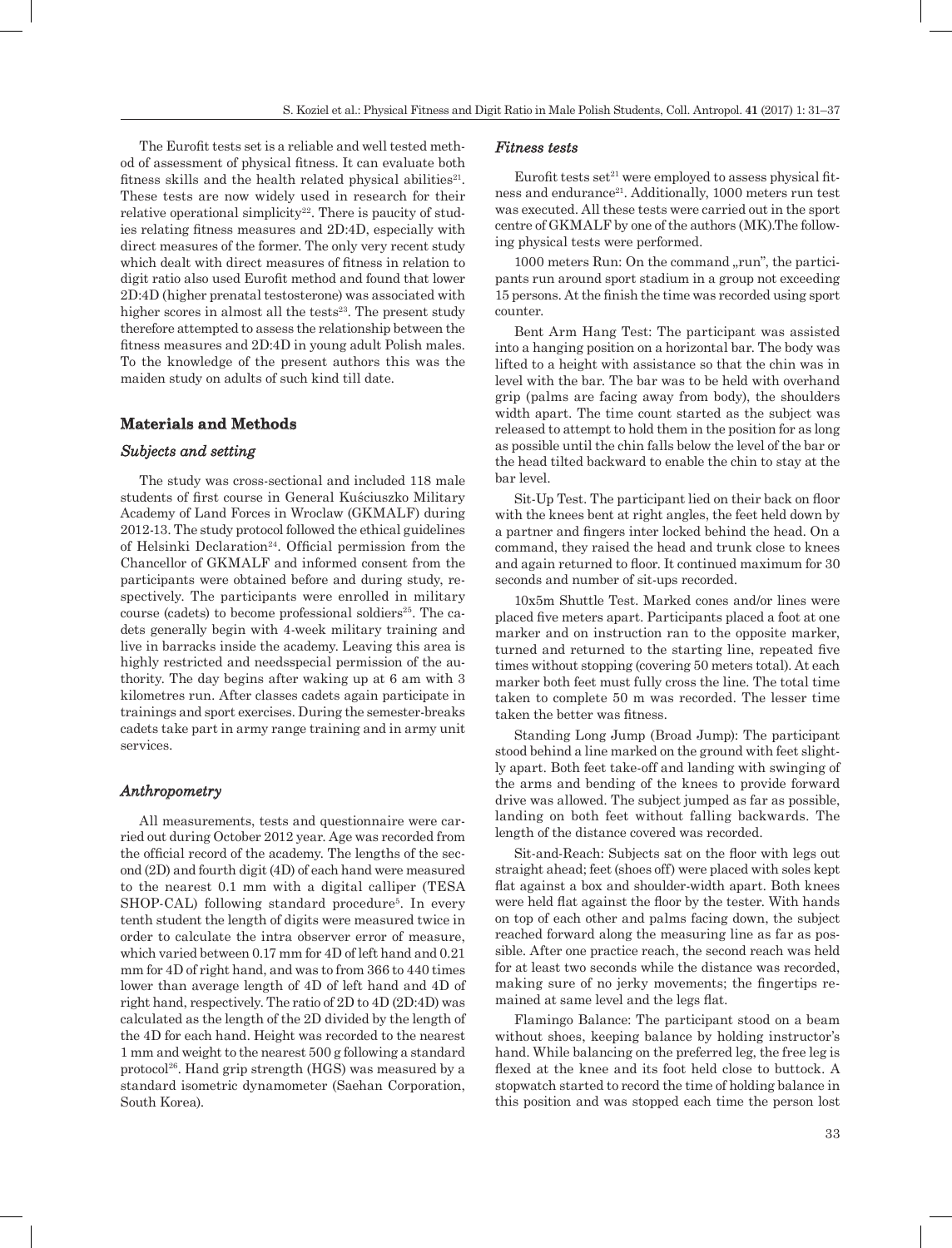#### **Table 2**

Results of multiple linear regressions for results of physical fitness tests (dependent variable) and BMI, height, age and 2D:4D for right and left hand (independent variables).

|                      | Right hand                                     |               | Left Hand                                        |          |                           |              |  |  |
|----------------------|------------------------------------------------|---------------|--------------------------------------------------|----------|---------------------------|--------------|--|--|
|                      | Beta                                           | $^\mathrm{t}$ | $\, {\bf p}$                                     | Beta     | $\ensuremath{\mathbf{t}}$ | $\, {\bf p}$ |  |  |
|                      |                                                |               | Run 1000 m [s]                                   |          |                           |              |  |  |
| <b>BMI</b>           | $-0.01$                                        | $-0.08$       | n.s.                                             | $-0.01$  | $-0.10$                   | n.s.         |  |  |
| Height               | $-0.04$                                        | $-0.47$       | n.s.                                             | $-0.04$  | $-0.45$                   | n.s.         |  |  |
| $2\mathrm{D}$ :4D    | 0.19                                           | $2.01\,$      | ${}_{0.05}$                                      | $0.05\,$ | 0.49                      | n.s.         |  |  |
| Age                  | 0.06                                           | 0.64          | n.s.                                             | 0.13     | 1.37                      | n.s.         |  |  |
| Bent Arm Hang [s]    |                                                |               |                                                  |          |                           |              |  |  |
| BMI                  | $-0.39$                                        | $-4.52$       | < 0.001                                          | $-0.39$  | $-4.49$                   | ${}< 0.001$  |  |  |
| Height               | $-0.04$                                        | $-0.50$       | n.s.                                             | $-0.04$  | $-0.52$                   | n.s.         |  |  |
| 2D:4D                | $-0.01$                                        | $-0.01$       | n.s.                                             | $-0.02$  | $-0.21$                   | n.s.         |  |  |
| Age                  | 0.19                                           | $2.16\,$      | ${}_{0.05}$                                      | 0.19     | 2.16                      | ${}_{0.05}$  |  |  |
| $\operatorname{BMI}$ | Sit-Up [n]<br>$0.01\,$<br>0.15<br>0.02<br>0.20 |               |                                                  |          |                           |              |  |  |
| Height               | $-0.13$                                        | $-1.41$       | n.s.<br>n.s.                                     | $-0.14$  | $-1.46$                   | n.s.<br>n.s. |  |  |
| 2D:4D                | $\rm 0.03$                                     | $\rm 0.35$    | n.s.                                             | $-0.04$  | $-0.46$                   | n.s.         |  |  |
| Age                  | 0.05                                           | 0.48          | n.s.                                             | 0.04     | 0.43                      | n.s.         |  |  |
|                      |                                                |               | 10 x 5 meters Shuttle Run [s]                    |          |                           |              |  |  |
| BMI                  | $-0.04$                                        | $-0.46$       | n.s.                                             | $-0.04$  | $-0.47$                   | n.s.         |  |  |
| Height               | 0.14                                           | $1.51\,$      | n.s.                                             | $0.14\,$ | 1.50                      | n.s.         |  |  |
| 2D:4D                | $-0.21$                                        | $-2.30$       | ${}_{0.05}$                                      | $-0.10$  | $-1.07$                   | n.s.         |  |  |
| Age                  | 0.14                                           | 1.51          | n.s.                                             | 0.16     | 1.69                      | n.s.         |  |  |
|                      |                                                |               | Standing Broad Jump [m]                          |          |                           |              |  |  |
| BMI                  | 0.02                                           | $0.21\,$      | n.s.                                             | $0.02\,$ | 0.21                      | n.s.         |  |  |
| Height               | 0.15                                           | 1.66          | n.s.                                             | $0.15\,$ | 1.64                      | n.s.         |  |  |
| 2D:4D                | $-0.14$                                        | $-1.57$       | n.s.                                             | $-0.09$  | $-0.93$                   | n.s.         |  |  |
| Age                  | $-0.09$                                        | $-0.94$       | n.s.                                             | $-0.08$  | $-0.81$                   | n.s.         |  |  |
|                      |                                                |               | Handgrip strength right hand [kG]                |          |                           |              |  |  |
| BMI                  | 0.40                                           | 5.20          | ${}_{0.001}$                                     | 0.40     | 5.11                      | ${}< 0.001$  |  |  |
| Height               | 0.40                                           | $5.16\,$      | ${}< 0.001$                                      | 0.40     | 5.18                      | ${}_{0.001}$ |  |  |
| 2D:4D                | $-0.07$                                        | $-0.92$       | n.s.                                             | 0.01     | 0.11                      | n.s.         |  |  |
| Age                  | $\rm 0.03$                                     | 0.42          | n.s.                                             | 0.04     | 0.52                      | n.s.         |  |  |
| BMI                  | 0.39                                           | 5.24          | Handgrip strength left hand [kG]<br>${}_{0.001}$ | 0.38     | 5.08                      | ${}_{0.001}$ |  |  |
| Height               | $0.44\,$                                       | $5.85\,$      | ${}_{0.001}$                                     | $0.44\,$ | $5.77\,$                  | $\leq 0.001$ |  |  |
| 2D:4D                | $-0.17$                                        | $-2.27$       | ${}_{0.05}$                                      | $-0.06$  | $-0.73$                   | n.s.         |  |  |
| Age                  | 0.04                                           | 0.59          | n.s.                                             | 0.06     | 0.78                      | n.s.         |  |  |
|                      |                                                |               | Sit-and-Reach [cm]                               |          |                           |              |  |  |
| BMI                  | 0.08                                           | $0.81\,$      | n.s.                                             | 0.08     | 0.83                      | n.s.         |  |  |
| Height               | $-0.05$                                        | $-0.54$       | n.s.                                             | $-0.05$  | $-0.56$                   | n.s.         |  |  |
| 2D:4D                | 0.03                                           | $0.31\,$      | n.s.                                             | $-0.01$  | $-0.06$                   | n.s.         |  |  |
| Age                  | $-0.07$                                        | $-0.72$       | n.s.                                             | $-0.07$  | $-0.76$                   | n.s.         |  |  |
|                      | Flamingo Balance Test [n]                      |               |                                                  |          |                           |              |  |  |
| BMI                  | 0.14                                           | 1.53          | n.s.                                             | $0.14\,$ | 1.53                      | n.s.         |  |  |
| Height               | $-0.06$                                        | $-0.59$       | n.s.                                             | $-0.05$  | $-0.58$                   | n.s.         |  |  |
| $2\mathrm{D:4D}$     | $0.12\,$                                       | $1.28\,$      | n.s.                                             | 0.07     | $0.70\,$                  | n.s.         |  |  |
| Age                  | $-0.05$                                        | $-0.55$       | n.s.                                             | $-0.06$  | $-0.66$                   | n.s.         |  |  |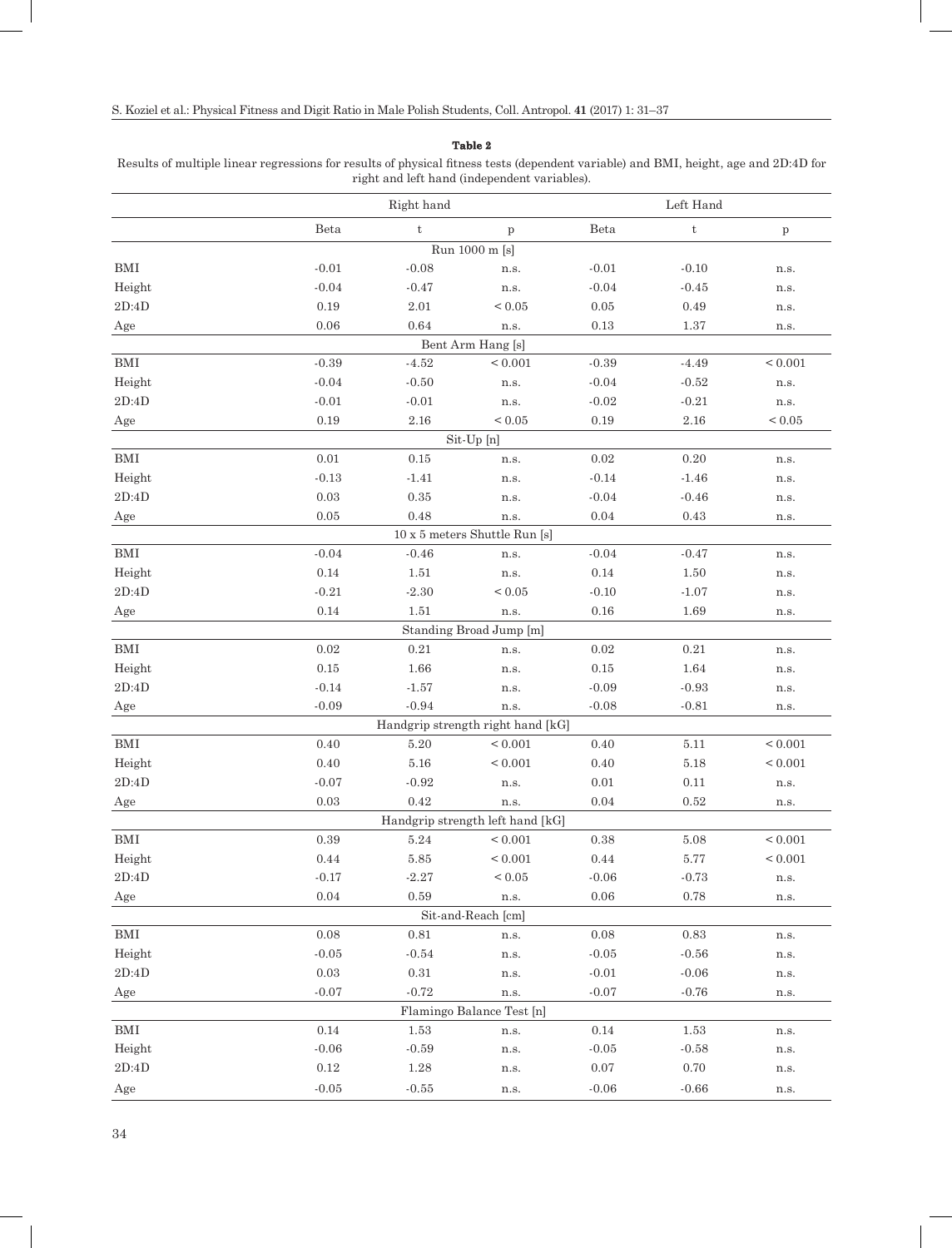balance (either by falling off the beam or letting go off the foot being held). Number of falls in 60 secondswas counted. If there are more than 15 falls in the first 30 seconds, the test is terminated and a score of zero is given.

Handgrip Strength (HGS): The participant held the dynamometer in the hand to be tested, with the arm held at right angles and the elbow kept by the side of the body. The base of the instrument rested on first metacarpal, while the handle on middle of four fingers. The subject squeezed the dynamometer with maximum isometric effort for about 5 seconds. No other body movement was allowed. The test was repeated twice for each hand and the better result was recorded for each hand.

Descriptive statistics were calculated for results of all tests and age, height, weight and BMI. Relationship between respective test's results and 2D:4D ratio, allowing for age, height and BMI was assessed by the multiple linear regressions. Separate analysis was done for each test and right and left hands DR. The results were also presented on graphs. All calculations were done using Statistica 13.027.

#### **Results**

The mean age of participants were  $20.4$  years (SD = 1.6). Table 1 shows the descriptive statistics of all the fitness tests and anthropometric measures describing body size. A significant correlation between height and BMI and some of the physical fitness tests were found (for HGSs  $r = 0.41$  and  $r = 0.46$  p<0.001, for right and left hand respectively). Therefore these two measures, and additionally, age were incorporated into analysis. Results of multiple linear regressions are presented in Table 2. The left hand 2D:4D did not show any association with results of physical fitness tests. However, the right hand 2D:4D showed significant associations with results of 1000 meters run, 5x10 meters shuttle run and left hand grip strength (HGS). All effects were rather low and had different directions. The higher was the 2D:4D ratio of right hand the longer time was required to pass 1000 meters distance. The shorter was the time of 5x10 shuttle run the higher was the 2D:4D of right hand. Finally, the weaker was the left HGS the higher was the 2D:4D of right hand.

#### **Discussion and Conclusion**

The present study investigated whether fitness measures, as assessed by Eurofit test battery, had any association with 2D:4D among young adult Polish males. It revealed rather weak relationship between 2D:4D of right hand and results of physical fitness tests. Nevertheless, the smaller was the 2D:4D, the better was the result of endurance and strength tests. This finding was in accord with reports by other studies, indicating that individuals with smaller 2D:4D tend to perform better in these aspects of physical ability. However, we also found an opposite relationship with the results to agility tests. Male students with higher 2D:4D scored better in 5x10 meters shuttle run, i.e. they needed lesser time to finish running. This finding did not match with results reported by other researchers.

Recently, Ranson et al.<sup>23</sup> examined the correlation between 2D:4D and results of physical fitness test (Eurofit tests)<sup>21</sup> among 1776 school children aged 7-12 years. After controlling for influence of age and BMI, the authors noted significant relationship between 2D:4D and four performance variables in 899 boys. In comparison to boys with higher right hand's 2D:4D, the low 2D:4D boys ran faster in the 10 x 5 m, finished more runs in the 20 meter shuttle run and had stronger HGS. Our findings partly supported those results, as for HGS, but were in contradictions with that of 10 x 5 m shuttle run, i.e, higher 2D:4D was associated with better performance. Based on the meta-analysis on 2D:4D and athletic prowess including more than 25 samples of males aged 13-31 years Hönekopp and Schuster<sup>16</sup> demonstrated evidence for reliable negative relationship of between 2D:4D and running performance in both sexes ( $r \approx -0.26$ ;  $p \le 0.001$ ) and this relationship became stronger as running distance increased. Other study among male teenagers, aged 17.2 year on an average, provided further support for negative correlation between 2D:4D and physical fitness; boys with lower 2D:4D boys showed higher composite measure of physical fitness4. Those findings are in accord with previous reports on 2D:4D and performance in soccer, running, and skiing3,28,29. However, positive correlations between right hand and left 2D:4D and 2000 meter rowing time among young adult males were also reported<sup>30</sup>. The negative association between 2D:4D and physical performance has been almost universal and recently confirmed in members of Han and Hani ethnic groups in China. In both these ethnic groups males with low 2D:4D in right hand had stronger handgrip in both hands $15,31$ .

All reported findings and partially, our data supported the possibility that an association between low 2D:4D and sport and athletic achievement and also physical performances were due to, at least in part, the action of prenatal testosterone<sup>16</sup>. It seems that in all those sporting disciplines aerobic efficiency is the most important characteristic, and it depends upon well-developed cardiovascular system<sup>30</sup>. It was also postulated that prenatal androgen exposure might enhance development of the cardiovascular system<sup>32</sup>. Early-life androgen exposure might promote the generation of muscular strength and development of cardiovascular system. It might also be possible that individuals exposure to higher foetal androgen level tent to engage more eagerly in sport activities during childhood development, which might cause better sport ability and hence better strength and aerobic performance in later life.

The outcome of our study for a 10 x 5 m shuttle run is in contradictions with all other reports for this strength performance test. It was surprising and did not fit with the results of many other previous studies. Some putative explanation could come from the specificity of the studied sample. We have previously showed that, generally military cadets included in the present study had superior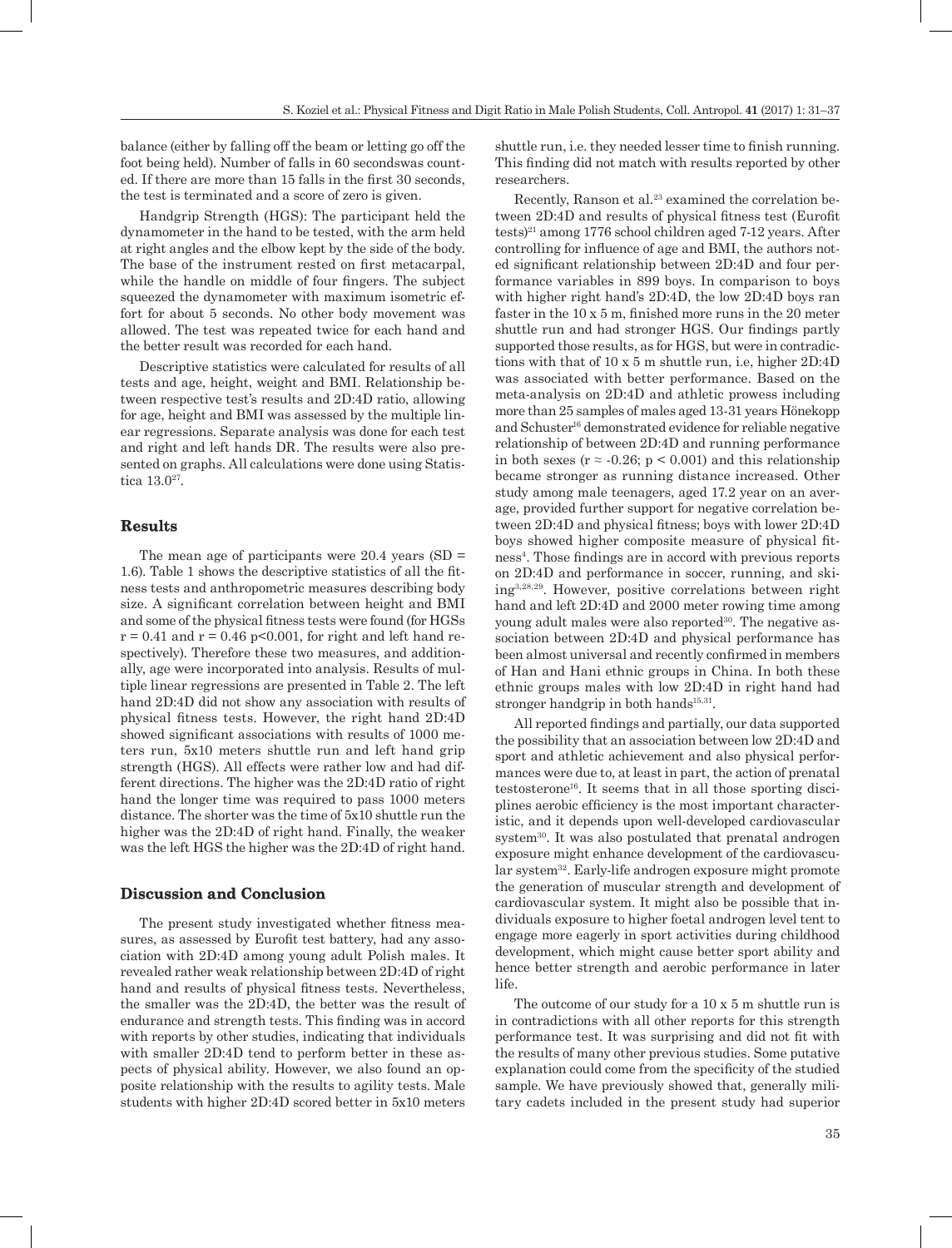physical fitness and strength to civil course students, except for a 10 x 5 m shuttle run and a standing broad jump, whereas, those two groups of students, military vs. civil, did not differ in height, weight and BMI<sup>25</sup>. However, those evidences warrant for further confirmatory studies.

Nearly all referred studies have reported much stronger relationship of right -, but not the left -, hand 2D:4D with aerobic and strength performance in males. In order to explain those differences, Zhang et al. (2013) studied relationship between 2D:4D and androgen receptor (AR) CAG and GGN repeat polymorphisms<sup>33</sup>. Activity of androgen receptor was higher in fourth than in the second digit, and inactivation of AR decreased the growth of the fourth digit, which caused a higher 2D:4D ratio. The authors, however, did not find any relationship between CAG

#### **R E F E R E N C E S**

1. BRAMBLE DM, LIEBERMAN DE, Nature, 432 (2004) 345. DOI:10.1038/nature03052 — 2. [HELGERUD J](http://www.ncbi.nlm.nih.gov/pubmed/?term=Helgerud J%5BAuthor%5D&cauthor=true&cauthor_uid=2079063), [INGJER F](http://www.ncbi.nlm.nih.gov/pubmed/?term=Ingjer F%5BAuthor%5D&cauthor=true&cauthor_uid=2079063), [STRØMME](http://www.ncbi.nlm.nih.gov/pubmed/?term=Str%C3%B8mme SB%5BAuthor%5D&cauthor=true&cauthor_uid=2079063)  [SB,](http://www.ncbi.nlm.nih.gov/pubmed/?term=Str%C3%B8mme SB%5BAuthor%5D&cauthor=true&cauthor_uid=2079063) [Eur J Appl Physiol Occup Physiol,](http://www.ncbi.nlm.nih.gov/pubmed/2079063) 61(1990) 433 — 3. MANNING JT, RP TAYLOR, Evol Hum Behav, 22 (2001) 61. DOI: 10.1016/S1090- 5138(00)00063-5 — 4. HÖENKOPP J, MANNING JT, MULLER C, Horm Behav, 49 (2006) 545. DOI*:* 10.1016/j.yhbeh.2005.11.006. — 5. MANNING JT, SCUTT D, WILSON J, LEWIS-JONES DI, Hum Reprod, 13 (1998) 3000. DOI: 10.1093/humrep/13.11.3000 — 6. Keogh, E, Mounce C, Brosnan M, Eur J Pain, 11 (2007) 231. DOI[:10.1016/j.ejpain.2006.02.011.](https://dx.doi.org/10.1016/j.ejpain.2006.02.011) — 7. MANNING JT, Proc Nat Acad Sc, USA, 108 (2011) 16143. DOI: 10.1073/pnas.1113312108 — 8. ZHENG Z, COHN MJ, Proc Nat Acad Sc, USA, 108 (2011) 16289. DOI: 10.1073/pnas.1108312108 — 9. AUGER J, LE DENMAT D, BERGES R, DORIDOT L, SALMON B, CANIVENC-LAVIER MC, EUSTACHE F, Proc Roy Soc B 280 (2013) DOI: 10.1098/ rspb.2013.1532. — 10. COHEN-BENDAHAN CC, VAN DE BEEK C, BERENBAUM SA, Neurosci Biobehav Rev 29 (2005) 353. DOI: 10.1016/j. neubiorev.2004.11.004. — 11. MALAS MA, DOGAN S, EVCIL EH, DES-DICIOGLU K, Early Hum Dev, 82 (2006) 469. DOI: 10.1007/s00276-012- 0959-2. — 12. GALIS F, BROEK CM, VAN DONGEN S, WIJNAENDTS LC, Arch Sexual Behav, 39 (2010) 57. DOI:10.1007/s10508-009-9485-7 — 13. MCINTYRE MH, ELLISON PT, LIEBERMAN DE, DEMERATH E, TOWNE B, Biol Sci, 272 (2005) 1473. DOI: 10.1210/en.2009-0986 — 14. TRIVERS R, MANNING J, JACOBSON A, Hormones and Behavior, 49 (2006) 150. DOI: [10.1016/j.yhbeh.2005.05.023.](https://dx.doi.org/10.1016/j.yhbeh.2005.05.023) — 15. ZHAO D, YU K, ZHANG X, ZHENG L, PLoS One, 8 (2013) e77958. DOI: 10.1371/journal. pone.0077958. — 16. HÖNEKOPP J, SCHUSTER M, Pers Individ Differ, 48 (2010) 4. DOI: 10.1016/j.paid.2009.08.009. — 17. TRIVERS R, R HOPP, MANNING J, Hum Biol 85 (2013) 623. DOI: 10.3378/027.085.0409.

/ GGN alleles and the left hand, right hand, right minus left-hand or mean hand 2D:4D ratios<sup>33</sup>. Since that was the first study of such kind, those observations required further explanation to confirm the relationship between AR CAG / GGN polymorphisms and the 2D:4D ratios.

In conclusion, this study found evidence for significant relationship with 2D:4D ratio and aerobic and strength performance, lower DRs better results in performances, and with agility, higher DRs better agility, in young adult male student of military course. Our finding generally support previous reports in a case of aerobic and strength performance but is in contradictions with speed and agility performance. It seems that it results from the specificity of the sample of military students.

— 18. PAUL SN, KATO BS, HUNKIN JL, VIVEKANANDAN S, SPEC-TOR TD, Br J Sports Med, 40 (2006) 981. DOI: 10.1136/bjsm.2006.027193. — 19. MANNING JT, MORRIS L, CASWELL N, Am J Hum Biol, 19 (2007) 416. DOI: 10.1002/ajhb.20603. — 20. PEETERS MW, VAN AKEN K, CLAESSENS AL, PLoS One, 8 (2013) e59766. DOI: [10.1371/journal.](https://dx.doi.org/10.1371%2Fjournal.pone.0059766) [pone.0059766.](https://dx.doi.org/10.1371%2Fjournal.pone.0059766) — 21. EUROFIT. Eurofit: Handbook for the Eurofit Tests of physical fitness (Council of Europe, Strasbourg, 1993). — 22. STRAT-TON G, CANOY D, BODDY LM, TAYLOR SR, HACKETT AF, BUCHAN IE, Int J Obes, 31 (2004) 1172. DOI: [10.1038/sj.ijo.0803562.](https://dx.doi.org/10.1038/sj.ijo.0803562) — 23. RAN-SON R, STRATTON G, TAYLOR SR, Early Hum Dev, 91 (2015) 327. DOI: 10.1016/j.earlhumdev.2015.03.005 — 24. GOODYEAR MDE, KRLEZA-JERIC K, LEMMENS T, Br Med J, 335 (2007) 624. DOI: 10.3325/ cmj.2009.50.105. — 25. KOCIUBA M, KOZIEŁ S, CHAKRABORTY R, J Biosoc Sci 48 (2016) 658. DOI: 10.1017/S0021932015000401. — 26. LOHMAN TG, ROCHE AF, MARTORELL R, Anthropometric Standardization Reference Manual. (Human Kinetics, Champaign, Illinois, 1988). — 27. DELL INC. Dell Statistica (data analysis software system), version 13, software.dell.com. (2016). — 28. MANNING JT. Digit Ratio: A Pointer to Fertility, Behavior, and Health (Rutgers University Press, New Brunswick, 2002). — 29. MANNING JT, J Sports Med Phys Fitness, 6 (2002) 211. — 30. [LONGMAN D](https://www.ncbi.nlm.nih.gov/pubmed/?term=Longman D%5BAuthor%5D&cauthor=true&cauthor_uid=21302261), [STOCK JT](https://www.ncbi.nlm.nih.gov/pubmed/?term=Stock JT%5BAuthor%5D&cauthor=true&cauthor_uid=21302261), [WELLS JC](https://www.ncbi.nlm.nih.gov/pubmed/?term=Wells JC%5BAuthor%5D&cauthor=true&cauthor_uid=21302261), Am J Phys Anthropol, 144 (2011) 337. DOI: 10.1002/ajpa.21407. — 31. ZHAO D, BAOGUO L, LIANBIN Z, Am J Phys Anthropol, 149 (2012) 266. DOI: [10.1002/ajpa.22130](http://dx.doi.org/10.1002/ajpa.22130). — 32. [POKRYWKA L](https://www.ncbi.nlm.nih.gov/pubmed/?term=Pokrywka L%5BAuthor%5D&cauthor=true&cauthor_uid=16254897), RACHOŃ D, [SUCHE](https://www.ncbi.nlm.nih.gov/pubmed/?term=Suchecka-Racho%C5%84 K%5BAuthor%5D&cauthor=true&cauthor_uid=16254897)-[CKA-RACHOŃ K,](https://www.ncbi.nlm.nih.gov/pubmed/?term=Suchecka-Racho%C5%84 K%5BAuthor%5D&cauthor=true&cauthor_uid=16254897) [BITEL L,](https://www.ncbi.nlm.nih.gov/pubmed/?term=Bitel L%5BAuthor%5D&cauthor=true&cauthor_uid=16254897) [Am J Hum Biol,](https://www.ncbi.nlm.nih.gov/pubmed/16254897) 17 (2005) 796. DOI:10.1002/ ajhb.20449. — 33. ZHENG C, DANG J, PEI L, GUO M, ZHU H, QU L, JIA F, LU H, HUO Z, Am J Hum Biol, 25 (2013) 101. DOI: 10.1002/ ajhb.22347.

#### *S. Koziel*

*Department of Anthropology Hirszfeld Institute of Immunology and Experimental Therapy, Polish Academy of Sciences in Wroclaw e-mail: slawomir.koziel@iitd.pan.wroc.pl*